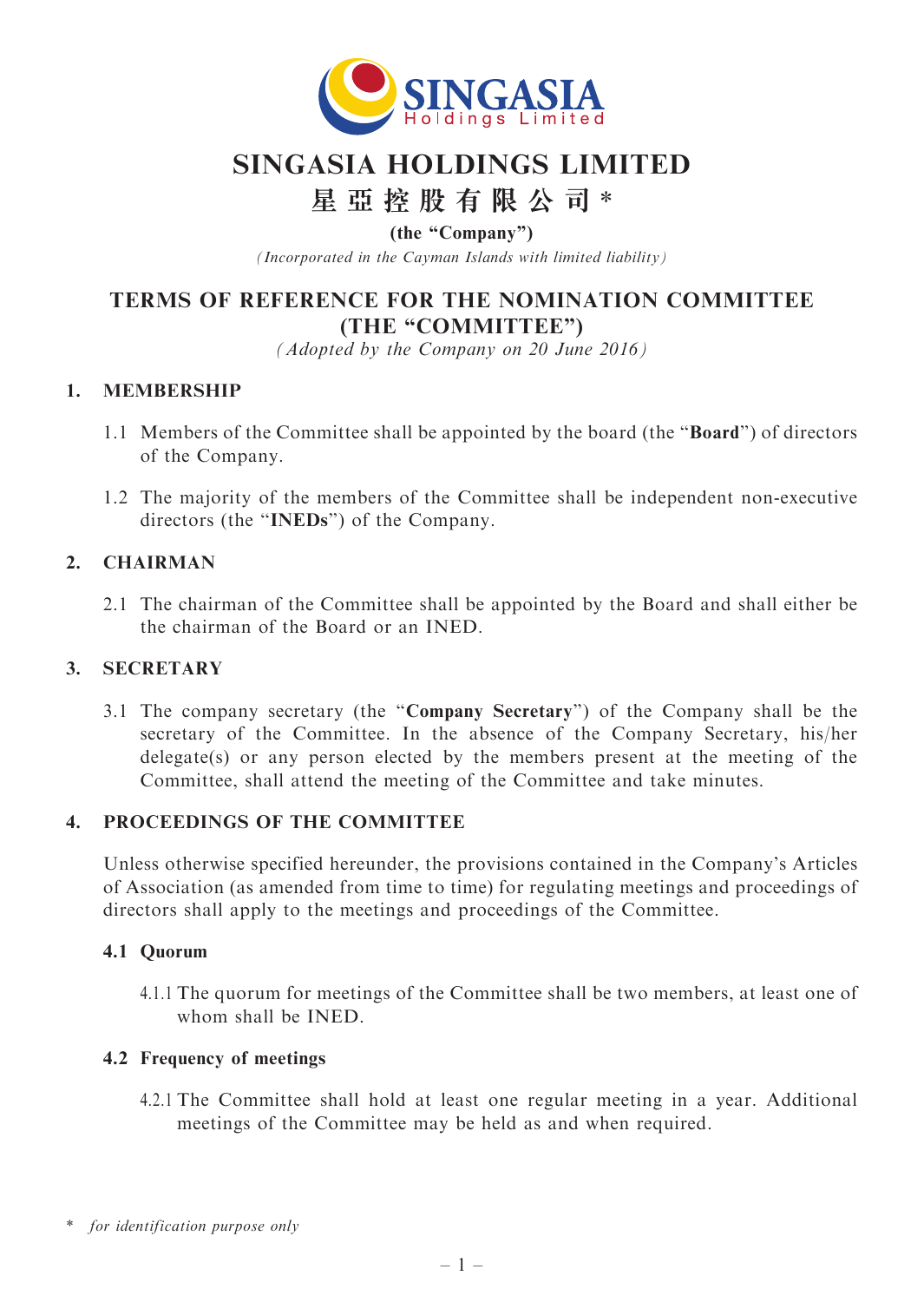#### 4.3 Attendance at meetings

- 4.3.1 Members of the Committee may attend meetings of the Committee either in person or through other electronic means of communication or in such other manner as the members may agree.
- 4.3.2 The other directors, Company Secretary (or his/her delegate(s)), human resources officer and relevant senior management and persons(s) invited by a Committee member may attend meetings of the Committee from time to time where the Committee considers their presence necessary or appropriate to assist the Committee to perform its duties.

## 4.4 Notice of meetings

- 4.4.1 A meeting of the Committee may be convened by any of its members through the Company Secretary.
- 4.4.2 Unless otherwise agreed by all the members of the Committee, notice (containing details of the venue, time and date of the meeting) of at least 14 days shall be given for a regular meeting of the Committee. For all other meetings of the Committee, reasonable notice shall be given.
- 4.4.3 Agenda and accompanying supporting papers shall be sent to all members of the Committee and to other invited attendees as appropriate at least 3 days before the date of the meeting (or such other period as the members may agree).

## 4.5 Minutes of meetings

- 4.5.1 Draft and final versions of minutes of Committee meetings shall be sent to all Committee members for their comment and records within a reasonable time after the meeting.
- 4.5.2 Minutes of the Committee meetings shall be kept by the Company Secretary and shall be available for inspection by any member of the Committee or the Board at any reasonable time on reasonable notice.

#### 4.6 Written resolutions

4.6.1 Without prejudice to any requirement under the Rules (the ''GEM Listing Rules'') Governing the Listing of Securities on the Growth Enterprise Market of The Stock Exchange of Hong Kong Limited, written resolution may be passed and adopted by all members of the Committee.

#### 5. RESPONSIBILITIES AND AUTHORITIES OF THE COMMITTEE

5.1 The responsibilities and authorities of the Committee shall include such responsibilities and authorities set out in the relevant code provisions of the Corporate Governance Code (the "CG Code") as contained in Appendix 15 of the GEM Listing Rules (as amended from time to time).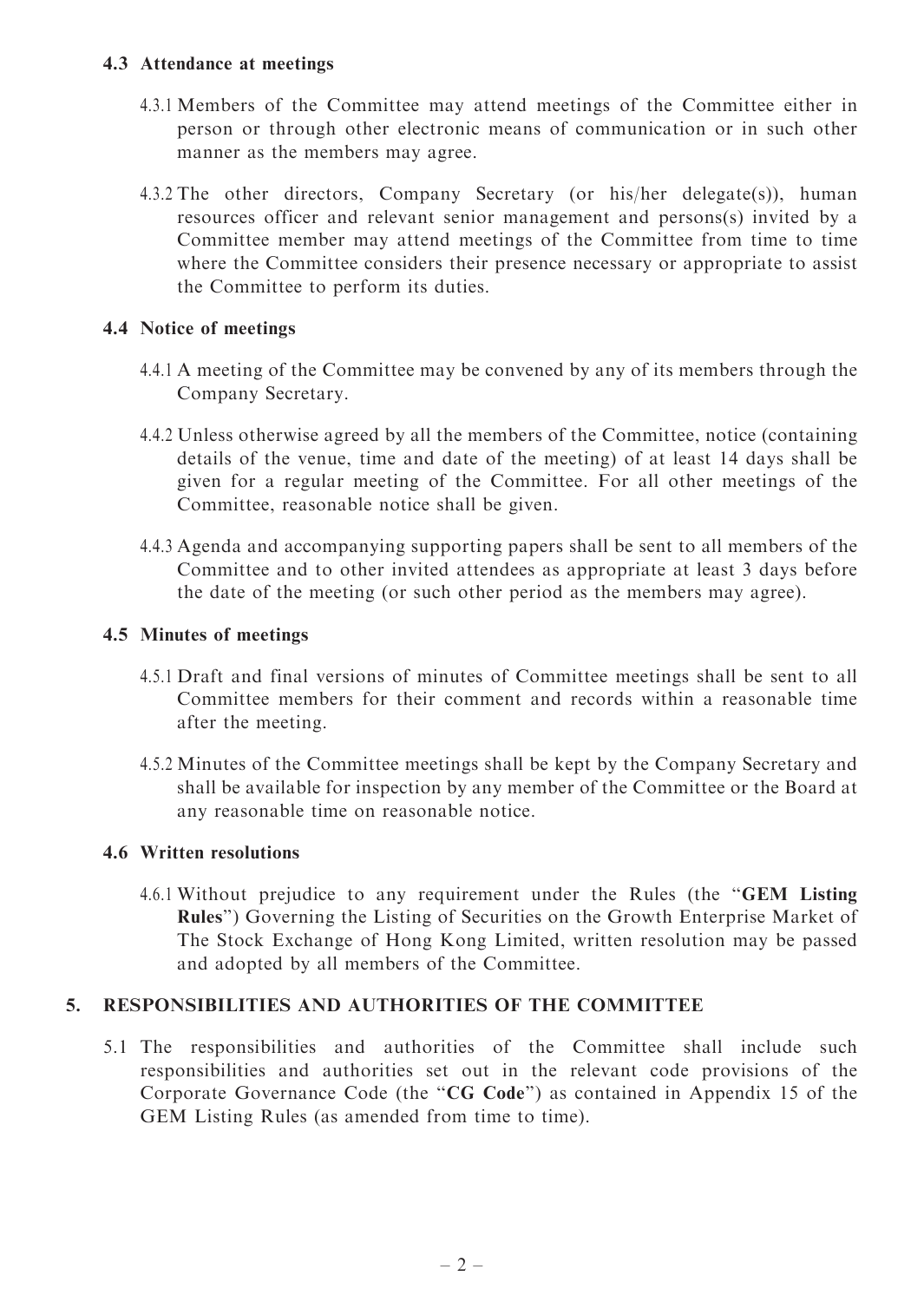- 5.2 Without prejudice to any requirement under the CG Code, the duties of the Committee include the following:
	- (a) to review the structure, size and composition (including the skills, knowledge and experience) of the Board at least annually and make recommendations on any proposed changes to the Board to complement the Company's corporate strategy, with due regard to the diversity of the Board;
	- (b) to identify individuals suitably qualified to become Board members and select or make recommendations to the Board on the selection of individuals nominated for directorships;
	- (c) to assess the independence of INEDs;
	- (d) before appointments are made by the Board, evaluating the balance of skills, knowledge and experience on the Board, and, in the light of this evaluation preparing a description of the roles and capabilities required for a particular appointment. In identifying suitable candidates, the Committee shall, where applicable and appropriate:
		- (i) use public advertising or the services of external recruiters to facilitate the search;
		- (ii) consider candidates from a wide range of backgrounds; and
		- (iii) consider candidates on merit and against objective criteria, taking note that appointees should have enough time to devote to the position;
		- (iv) to make recommendations to the Board on the appointment or reappointment of directors and succession planning for directors, in particular the chairman of the Board and the chief executive;
		- (v) to do any such things to enable the Committee to discharge its powers and functions conferred on it by the Board;
		- (vi) where the board proposes a resolution to elect an individual as an INED at the general meeting, it should set out in the circular to shareholders and/or explanatory statement accompanying the notice of the relevant general meeting why they believe he should be elected and the reasons why they consider him to be independent;
		- (vii) to set the policy concerning diversity of board members, and should disclose the policy or a summary of the policy in the corporate governance report. The board diversity will differ according to the circumstances of the Company. Diversity of board members can be achieved through consideration of a number of factors, including but not limited to gender, age, cultural and educational background, or professional experience. Each issuer should take into account its own business model and specific needs, and disclose the rationale for the factors it uses for this purpose; and
		- (viii) to conform to any requirement, direction, and regulation that may from time to time be prescribed by the Board or contained in the constitution of the Company or imposed by law.